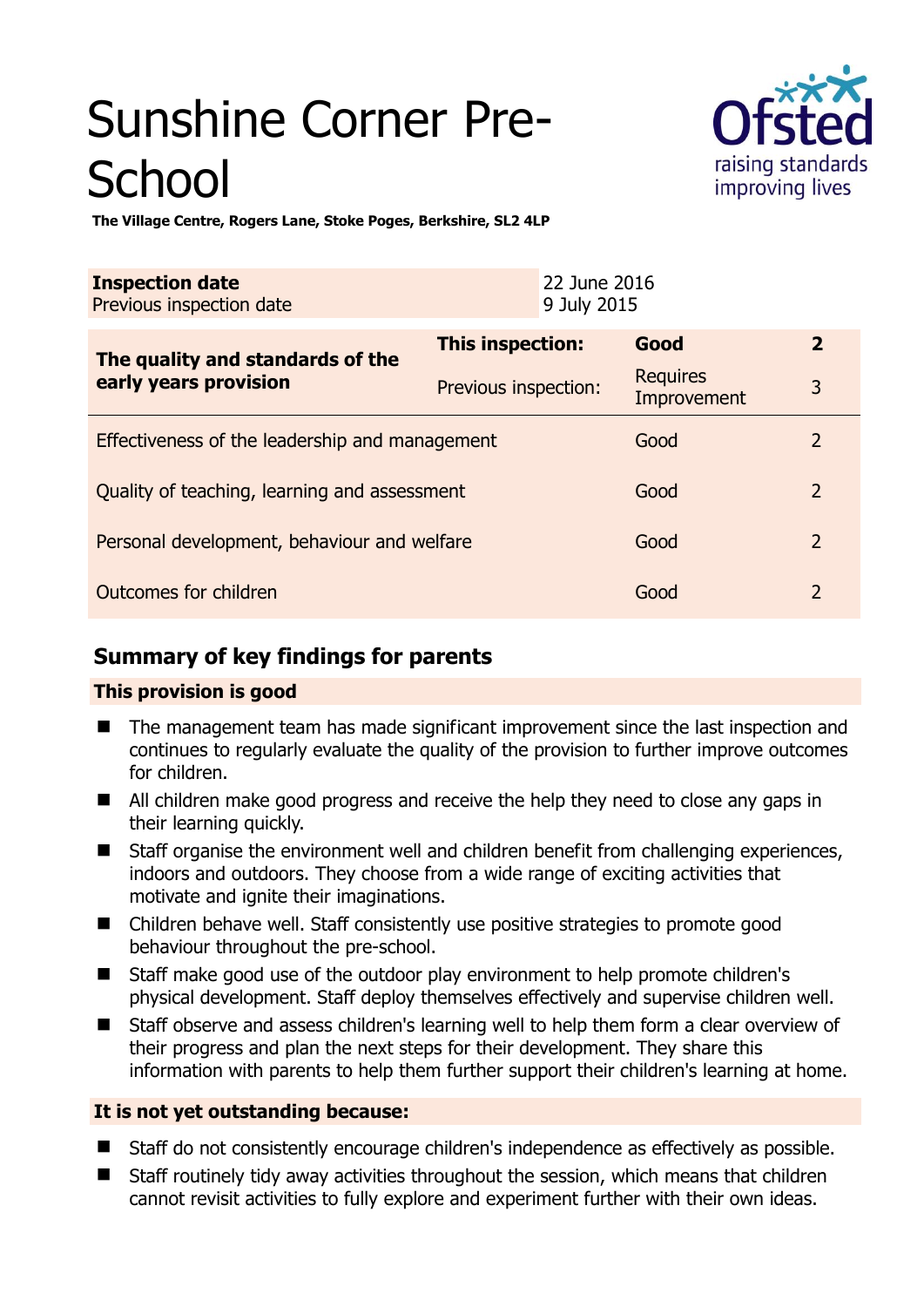# **What the setting needs to do to improve further**

### **To further improve the quality of the early years provision the provider should:**

- $\blacksquare$  provide more opportunities for children to develop their independence
- $\blacksquare$  review and improve the organisation of the day further so that children have time to fully explore their own ideas and reinforce their learning.

#### **Inspection activities**

- $\blacksquare$  The inspector spoke to parents and children.
- $\blacksquare$  The inspector held discussions with the manager and staff.
- The inspector carried out a joint observation with the manager.
- The inspector sampled a range of documentation, including records of children's learning and staff suitability checks.
- $\blacksquare$  The inspector observed the quality of teaching and learning.

#### **Inspector**

Claire Boparai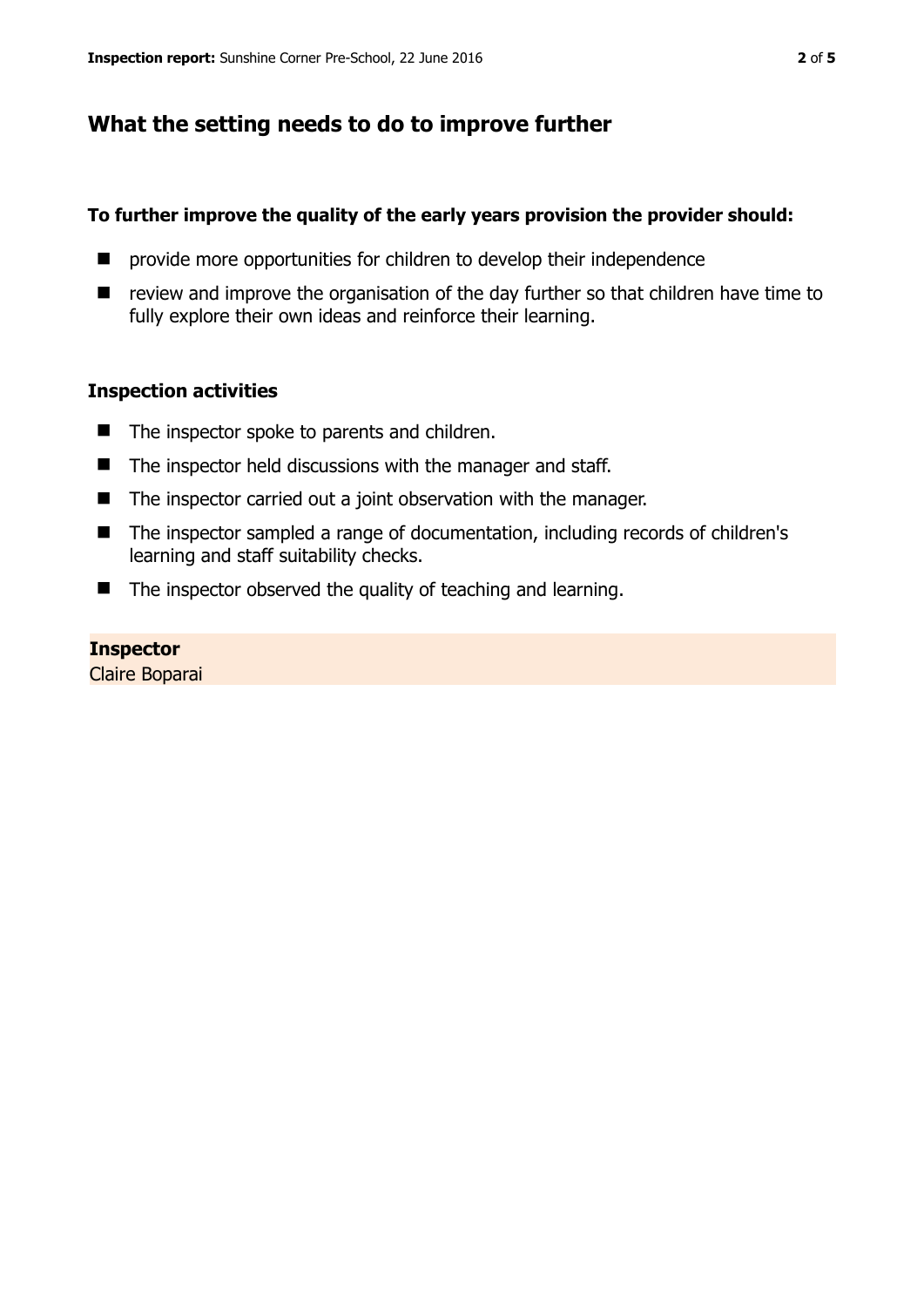## **Inspection findings**

#### **Effectiveness of the leadership and management is good**

Safeguarding is effective. The management team and staff have a clear understanding of the procedures to follow should they have any concerns about a child's welfare. They implement effective procedures to help staff understand their roles and responsibilities, and keep children safe and secure. The management team monitors staff practice and encourages their professional development. For example, training has helped staff to offer more opportunities for mathematical learning throughout the pre-school. Since the last inspection, children have more opportunities to develop their literacy skills, and drinking water is available throughout their session. The manager develops good partnerships with parents and other professionals involved in children's care to help ensure consistency in their learning and development.

#### **Quality of teaching, learning and assessment is good**

Staff are motivated and plan challenging activities based on children's interests, age and stage of development. These include opportunities for children to explore different media and materials. For example, children eagerly transferred water between containers and thoroughly enjoyed using different equipment as they made mud cakes in the garden and took photographs of each other. Staff use skilful questioning and introduce new words to encourage children's good communication skills. The management team and staff use effective systems to monitor children's learning and the teaching for different groups of children. This ensures they identify the progress that children make and where they need to provide additional support for them to achieve well.

#### **Personal development, behaviour and welfare are good**

The effective settling-in arrangements and positive relationships between parents, staff and children contribute well towards children's emotional well-being. Children learn how to keep themselves safe. For example, they discuss road safety and understand to look and wait before crossing roads. Staff successfully teach children about leading a healthy lifestyle and showing respect for others. Children follow good hygiene routines, learn good manners and the importance of healthy eating. Staff help children to develop good selfesteem. They celebrate children's achievements with praise, helping to boost their confidence and encourage further positive behaviour.

#### **Outcomes for children are good**

Children enjoy their time at the pre-school. They are confident and motivated to learn, making choices in their play. Children make good progress, such as with their physical and mathematical development. For example, they solve problems when navigating their way around on bikes and experiment with items that float and sink in the water tray. Children achieve key skills that prepare them well for future learning and school.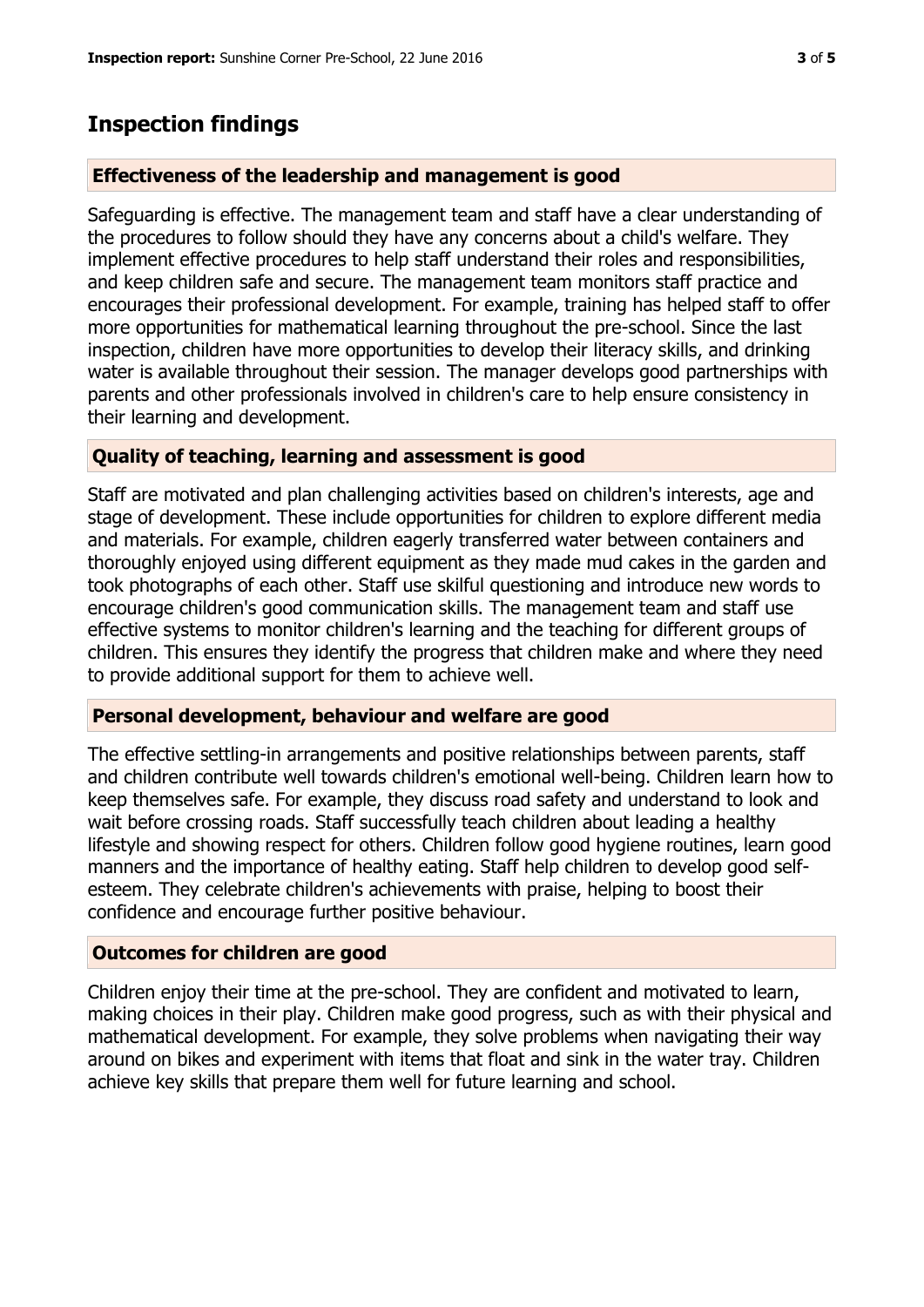# **Setting details**

| Unique reference number                             | EY263404                                                                             |  |
|-----------------------------------------------------|--------------------------------------------------------------------------------------|--|
| <b>Local authority</b>                              | Buckinghamshire                                                                      |  |
| <b>Inspection number</b>                            | 1022121                                                                              |  |
| <b>Type of provision</b>                            | Sessional provision                                                                  |  |
| Day care type                                       | Childcare - Non-Domestic                                                             |  |
| <b>Registers</b>                                    | Early Years Register, Compulsory Childcare<br>Register, Voluntary Childcare Register |  |
| <b>Age range of children</b>                        | $2 - 4$                                                                              |  |
| <b>Total number of places</b>                       | 26                                                                                   |  |
| Number of children on roll                          | 50                                                                                   |  |
| Name of registered person                           | Sunshine Corner Playgroup Stoke Poges<br>Committee                                   |  |
| <b>Registered person unique</b><br>reference number | RP905246                                                                             |  |
| Date of previous inspection                         | 9 July 2015                                                                          |  |
| <b>Telephone number</b>                             | 01753644300                                                                          |  |

Sunshine Corner Pre-School registered in 1970. The pre-school is located in Stoke Poges. It is open from 9.30am until 3.30pm each weekday, term time only. The provider receives funding to provide free early years education for children aged two, three and four years. There are seven members of staff working with the children; of these, one holds qualified teacher status, one holds early years professional status, and four hold childcare qualifications at level 2.

This inspection was carried out by Ofsted under sections 49 and 50 of the Childcare Act 2006 on the quality and standards of provision that is registered on the Early Years Register. The registered person must ensure that this provision complies with the statutory framework for children's learning, development and care, known as the early years foundation stage.

Any complaints about the inspection or the report should be made following the procedures set out in the guidance 'Complaints procedure: raising concerns and making complaints about Ofsted', which is available from Ofsted's website: www.gov.uk/government/organisations/ofsted. If you would like Ofsted to send you a copy of the guidance, please telephone 0300 123 4234, or email enquiries@ofsted.gov.uk.